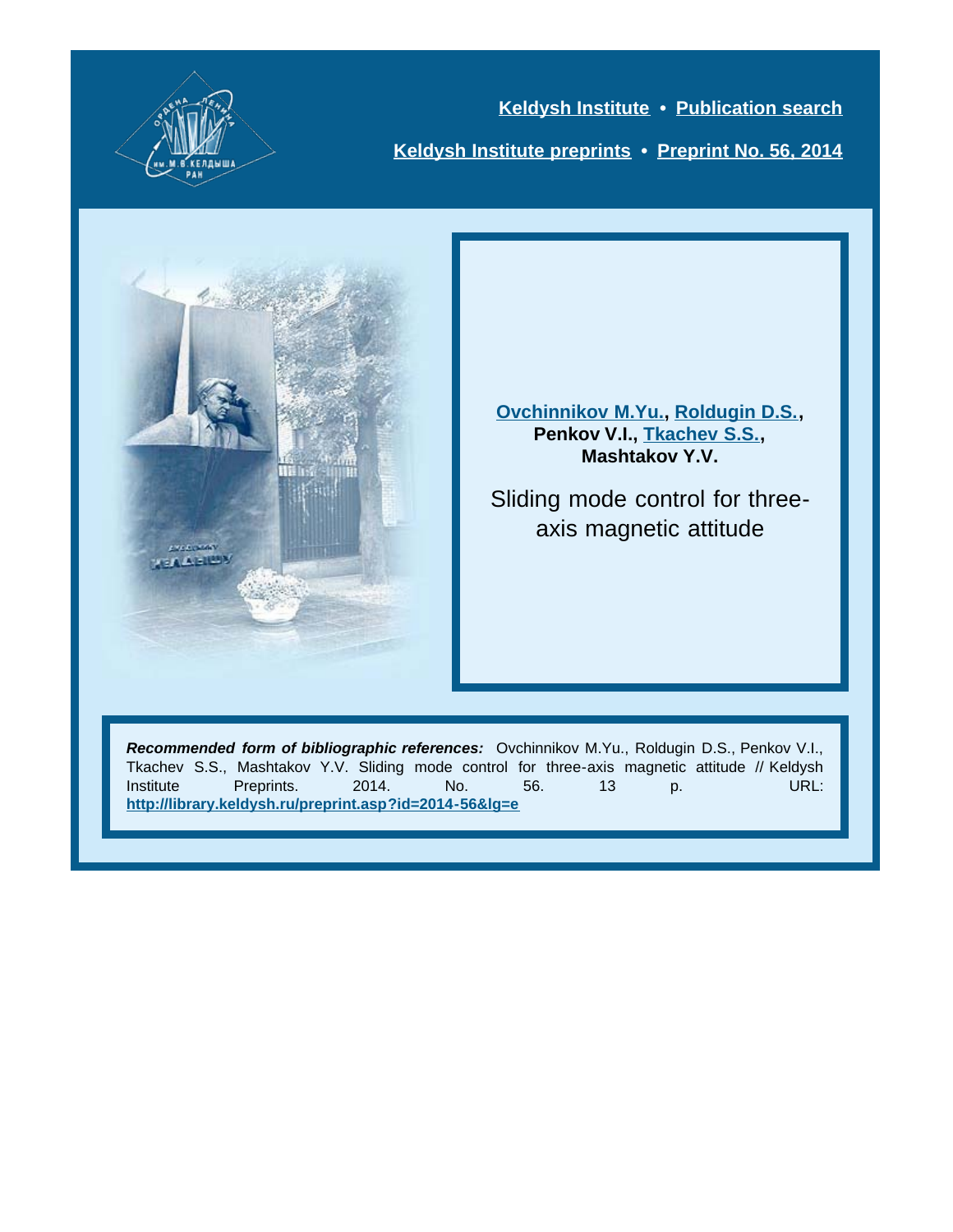**О р д е н а Л е н и н а ИНСТИТУТ ПРИКЛАДНОЙ МАТЕМАТИКИ имени М.В.Келдыша Р о с с и й с к о й а к а д е м и и н а у к**

# **M. Ovchinnikov, D. Roldugin V. Penkov, S. Tkachev, Y. Mashtakov**

# **Sliding mode control for three-axis magnetic attitude**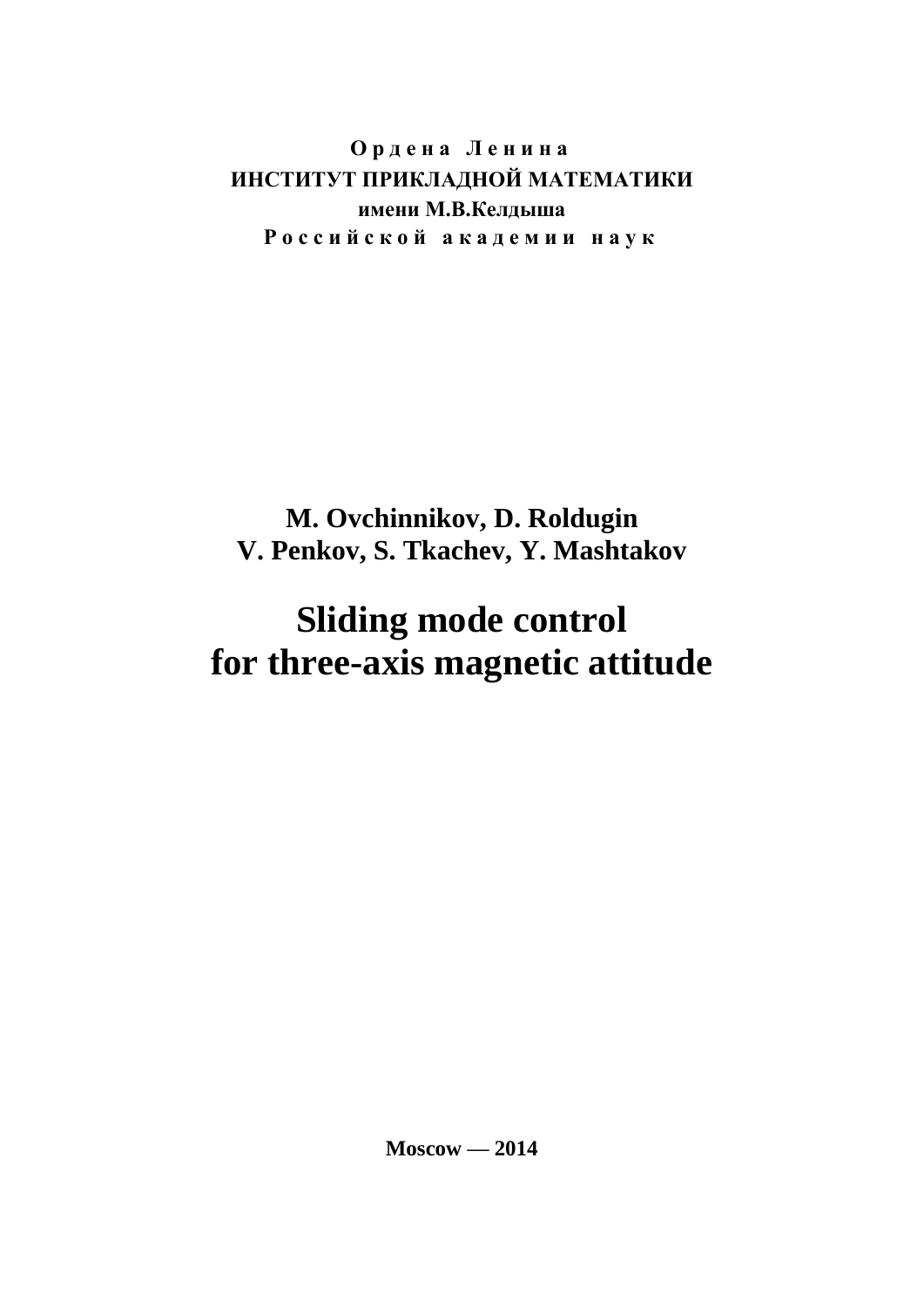#### **Овчинников М.Ю., Ролдугин Д.С., Пеньков В.И., Ткачев С.С., Маштаков Я.В.**

Скользящее управление для трехосной магнитной ориентации спутника

Рассматривается малый спутник, оснащенный магнитной системой управления, обеспечивающей его трехосную ориентацию. Управление формируется на основе скользящего режима. Строится алгоритм, реализующий подпространство скользящего режима, что позволяет перевести спутник в требуемую ориентацию по реализуемой фазовой траектории. Конечная ориентация является асимптотически устойчивой. Таким образом, решается проблема отсутствия управляемости при использовании магнитной системы.

*Ключевые слова:* магнитная система ориентации, трехосная ориентация, скользящее управление

#### **Michael Ovchinnikov, Dmitry Roldugin, Vladimir Penkov, Stepan Tkachev, Yaroslav Mashtakov**

Sliding mode control for three-axis magnetic attitude

Satellite equipped with magnetic attitude control system is considered. Sliding mode control is used to ensure three-axis satellite attitude. Sliding manifold construction is discussed. This manifold is achievable at any time using only magnetic control system. Necessary attitude is asymptotically stable. This solves the underactuation problem.

*Key words:* magnetic attitude control system, three-axis attitude, sliding mode control

The work was supported by RFBR grant № 13-01-00665.

## **Contents**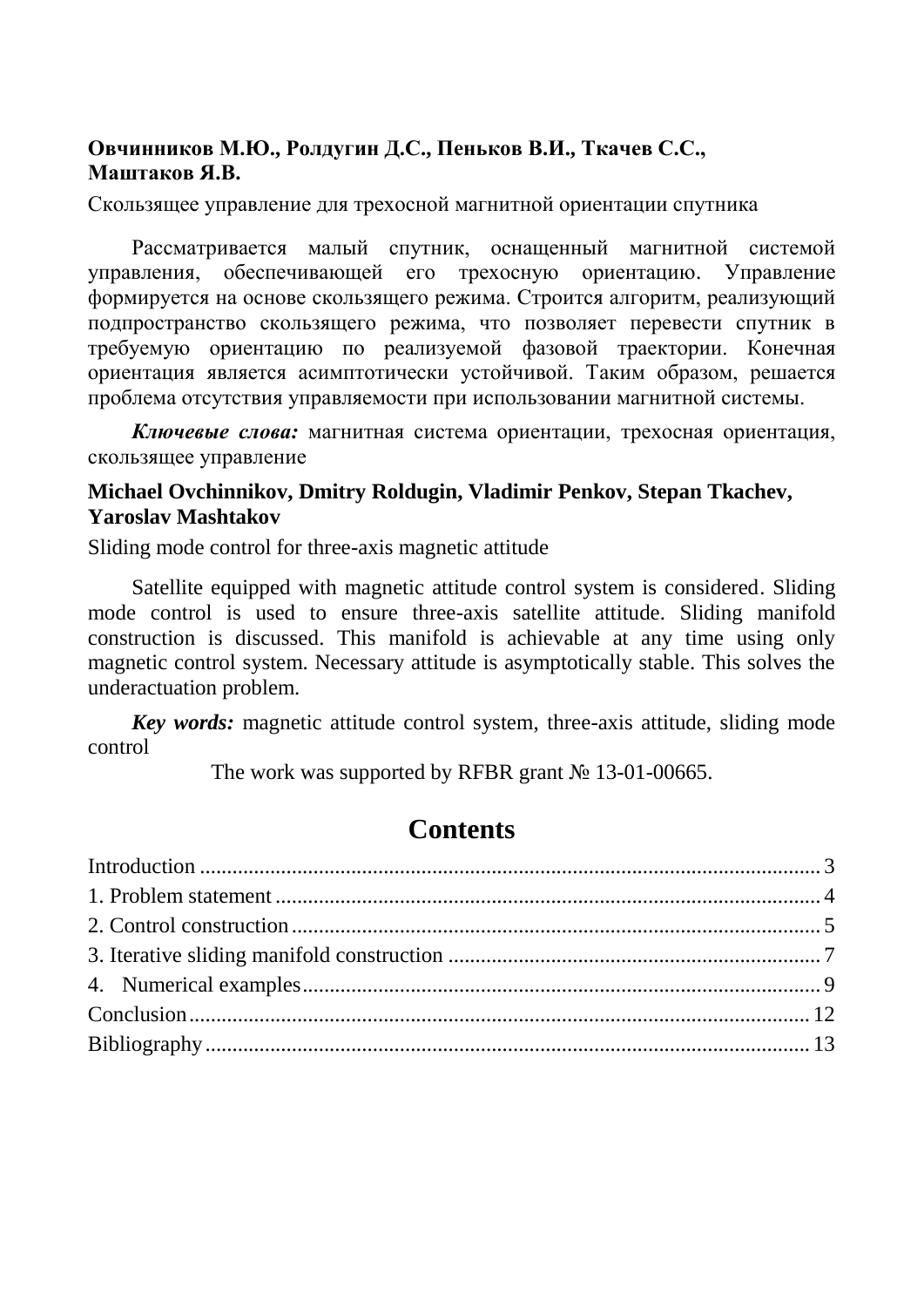#### <span id="page-3-0"></span>**Introduction**

Present work is devoted to a three-axis satellite attitude provided with magnetorquers only. Control torque direction is restricted in this case. It should be perpendicular to the geomagnetic induction vector. Common control construction techniques (for example, PD-controller) are unavailable. These techniques provide control torque which cannot be implemented by magnetorquers. This results in three major areas of magnetorquers implementation in satellite attitude stabilization. The most widespread magnetorquers task is damping of angular velocity. This task can be flawlessly resolved since necessary torque is perpendicular to the geomagnetic induction vector. After angular velocity is damped control is passed to other actuators. Another task is attitude stabilization of particular satellite configurations and attitude regimes. One-axis attitude of spin-stabilized satellite is the best example. Finally, magnetorquers may be used with other actuators. Complementing magnetorquers with one flywheel makes some specific attitude regimes available. These schemes of magnetorquers implementation are extensively used on large satellites. However they are unsuitable for small satellites, especially CubeSats. Thrusters are better not be used because of restricted fuel capacity. Reaction wheels are also bad choice because of high price and complexity. Available for small satellites wheels are also frequently unreliable or even more expensive. Magnetorquers have no drawbacks of other actuators. They are cheap, reliable, compact, lightweight and require negligible power and no fuel. Underactuation issue is a pay-off for these advantages.

Increasing number of small satellites and CubeSats launches intensifies the demand on simple attitude stabilization system. This justifies current interest in threeaxis stabilization using magnetorquers only and vast number of works on this theme. Majority of these works follow one general scheme. First, some necessary control torque is constructed. Then only available (perpendicular to the geomagnetic induction vector) part is implemented. Some assumptions on control parameters [1] or satellite [2]-[3] allow this scheme to work. The underactuation issue remains unsolved and the control is not robust. Some deviations from theoretical control parameters or satellite parameters may lead to non-operational control. Implementing this scheme on real satellite with lots of disturbances and uncertainties is undesirable.

Underactuation issue has one important trait for magnetorquers. Geomagnetic induction vector rotates in the inertial space. No inaccessible direction in inertial or bound reference frames exists. Any inaccessible at a moment direction will become available, but after some time. This feature allows some accessible path to be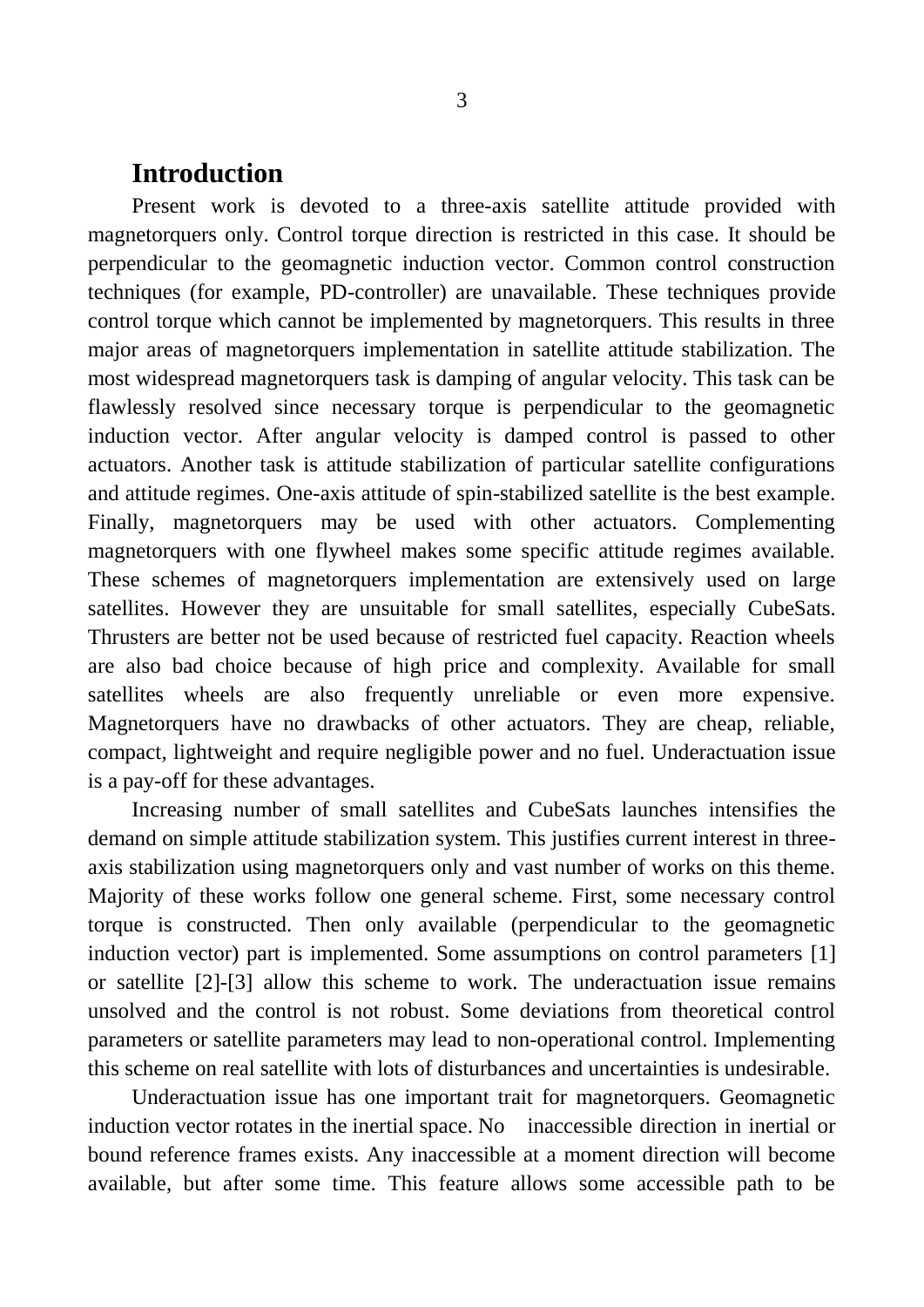constructed. This path requires perpendicular to geomagnetic induction vector torque at each control step. Finally satellite acquires necessary attitude with necessary angular velocity. Sliding control [4] is used in this paper to obtain the above mentioned path. Sliding control was already proposed for attitude stabilization of satellites with magnetorquers only [5]. This scheme was also implemented for underactuated formation flying system [6] with inaccessible control direction in bound frame. Constant sliding manifold parameters limit the importance of these works. This paper focuses on acquiring variable manifold parameters. This allows the sliding manifold to change in such a way that satellite path may be achieved with magnetorquers only.

#### <span id="page-4-0"></span>**1. Problem statement**

Following reference frames are used:

inertial reference frame  $O_aY_1Y_2Y_3$  where  $O_a$  is the Earth's center, the  $O_aY_3$  axis is directed along with the Earth's axis,  $O_aY_I$  lies in the Earth's equatorial plane and is directed to the ascending node of the satellite's orbit, the  $O_aY_2$  axis is directed so the system is right-handed;

orbital frame  $OX_1X_2X_3$  where O is satellite's center of mass, the  $O_aX_3$  axis is directed along the radius-vector,  $O_aX_2$  is directed along the orbital plane normal,  $O_aX_1$ axis is directed so the system is right-handed (this axis is directed along the orbital velocity for the circular orbit);

bound frame  $Ox_1x_2x_3$ , its axes are directed along the principal axes of inertia of the satellite.

Satellite attitude in inertial space is described using Euler equations and kinematic relations based on quaternions and direction cosines matrices. Satellite state vector comprises of angular velocity  $\boldsymbol{\omega}$  and quaternion  $(\boldsymbol{q}, q_0)$  or direction cosines matrix **A** and its components  $a_{ij}$ . Dynamical equations of the satellite with inertia tensor **J** are written as

### $J\ddot{\omega}_{\text{abs}} + \omega_{\text{abs}} \times J\omega_{\text{abs}} = M.$

The torque consists of the control  $M_{\text{curl}} = m \times B$  and disturbing ones. For example gravitational and aerodynamic disturbing torques may be taken into account. In this gravitational and aerodynamic disturbing torques may be taken into account. In this case  $M = M_{\text{cntrl}} + M_{\text{gr}} + M_{\text{aer}}$ . Gravitational torque will be accounted for in control, while aerodynamic one will remain unaccounted for. Dynamical equations are complemented with kinematic relations. Quaternion is used for numerical simulation, in this case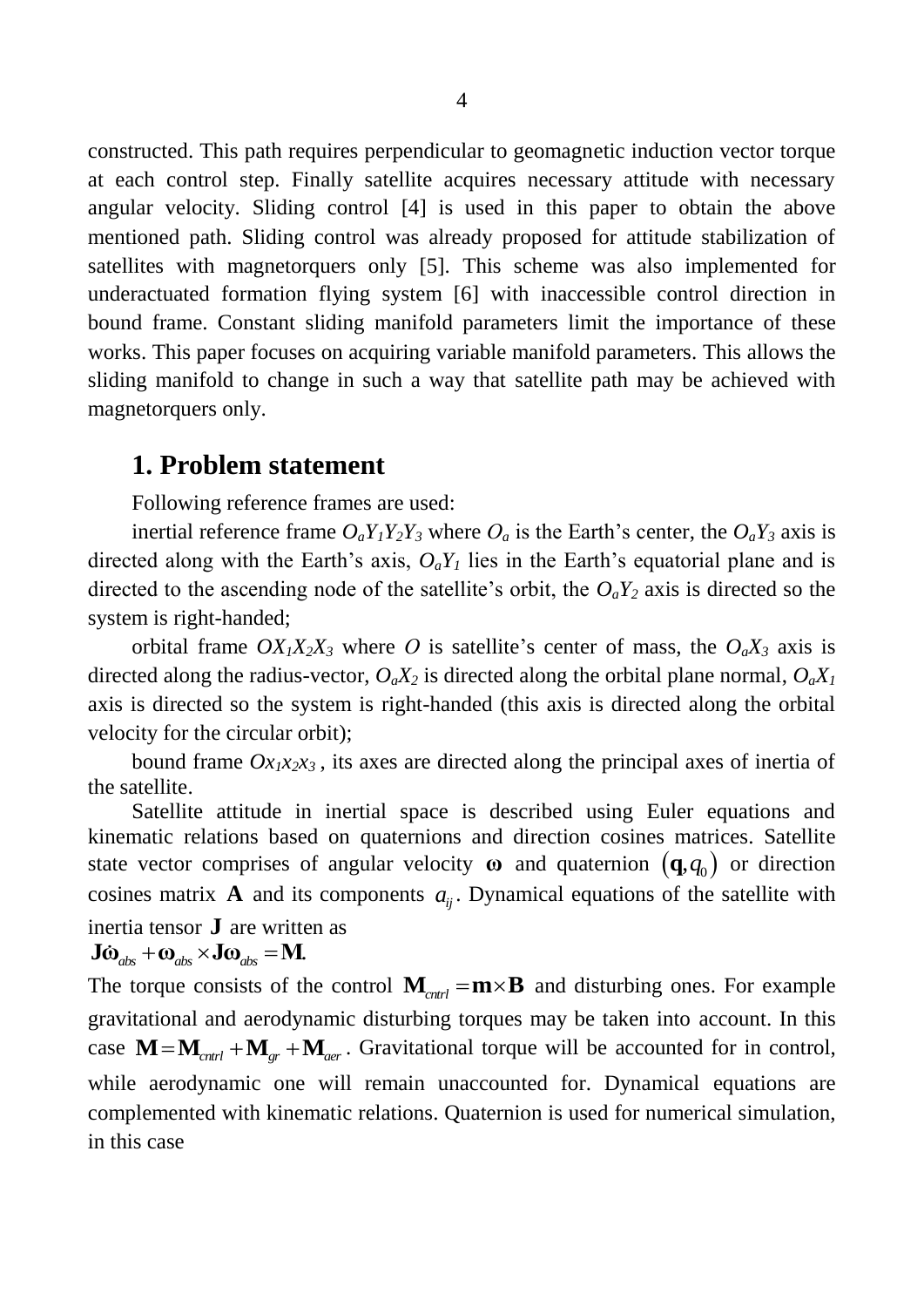$$
\begin{pmatrix} \dot{\mathbf{q}} \\ \dot{q}_0 \end{pmatrix} = \frac{1}{2} \Omega \begin{pmatrix} \mathbf{q} \\ q_0 \end{pmatrix} \tag{1}
$$

where **q** is the vector part of the quaternion,  $q_0$  is the scalar part and  $\begin{bmatrix} 0 & \omega_3 & -\omega_2 & \omega_1 \end{bmatrix}$ 

$$
\Omega = \begin{bmatrix} 0 & \omega_3 & -\omega_2 & \omega_1 \\ -\omega_3 & 0 & \omega_1 & \omega_2 \\ \omega_2 & -\omega_1 & 0 & \omega_3 \\ -\omega_1 & -\omega_2 & -\omega_3 & 0 \end{bmatrix}.
$$

Direction cosine matrix is used for control construction. In this case

$$
\dot{\mathbf{A}} = \mathbf{W} \mathbf{A}
$$

(2)

where 
$$
\overline{}
$$

$$
\mathbf{W} = \begin{pmatrix} 0 & \omega_3 & -\omega_2 \\ -\omega_3 & 0 & \omega_1 \\ \omega_2 & -\omega_1 & 0 \end{pmatrix}.
$$

Satellite motion in orbital reference frame is described in the same manner. Matrix **A** and quaternion  $(\mathbf{q}, q_0)$  represent satellite attitude with respect to the orbital frame, angular velocity is

$$
\mathbf{\omega}_{\text{abs}} = \mathbf{\omega}_{\text{rel}} + \mathbf{A}\mathbf{\omega}_{\text{orb}}
$$

where **ω**<sub>*orb*</sub> is orbital reference frame angular velocity in inertial space, **ω**<sub>*rel*</sub> is satellite angular velocity relative to the orbital frame. Dynamical equations for relative angular velocity are<br>  $\mathbf{J}\dot{\mathbf{\omega}}_{rel} + \mathbf{\omega}_{rel} \times \mathbf{J}\mathbf{\omega}_{rel} = \mathbf{M}$ 

$$
\mathbf{J}\dot{\mathbf{\omega}}_{rel} + \mathbf{\omega}_{rel} \times \mathbf{J}\mathbf{\omega}_{rel} = \mathbf{M}
$$

where

where  

$$
\mathbf{M} = \mathbf{M}_{\text{cntrl}} + \mathbf{M}_{\text{gr}} + \mathbf{M}_{\text{aer}} + \mathbf{M}_{\text{rel}}
$$

and  $\begin{aligned} \mathbf{M}_{cnrt}^{\text{max}} + \mathbf{M}_{gr}^{\text{max}} + \mathbf{M}_{ner}^{\text{max}} + \mathbf{M}_{rel}^{\text{max}} \ \mathbf{M}_{rel}^{\text{max}} = -\mathbf{J} \mathbf{W} \mathbf{A} \mathbf{\omega}_{orb} - \mathbf{\omega}_{rel} \times \mathbf{J} \mathbf{A} \mathbf{\omega}_{orb} - \mathbf{A} \mathbf{\omega}_{orb} \times \mathbf{J} \big( \mathbf{\omega}_{rel} + \mathbf{A} \mathbf{\omega}_{orb} \big). \end{aligned}$ 

The last expression is accounted for in the control in the same way as  $\mathbf{M}_{gr}$ . We will

use general equations of motion in inertial and orbital frames,  
\n
$$
\mathbf{J}\dot{\mathbf{\omega}} + \mathbf{\omega} \times \mathbf{J}\mathbf{\omega} = \mathbf{M} + \mathbf{M}_{\text{cntrl}} + \mathbf{M}_{\text{aer}},
$$
\n(3)

where **ω** is relative or absolute angular velocity, **M** is accordingly defined as  $\mathbf{M} = \mathbf{M}_{gr} + \mathbf{M}_{rel}$  or  $\mathbf{M} = \mathbf{M}_{gr}$ .

## <span id="page-5-0"></span>**2. Control construction**

Sliding control is constructed in two steps. First sliding manifold  $\mathbf{x}(\mathbf{\omega}, \mathbf{A}, t) = 0$ is constructed in phase space. Satellite motion should satisfy this relation: the satellite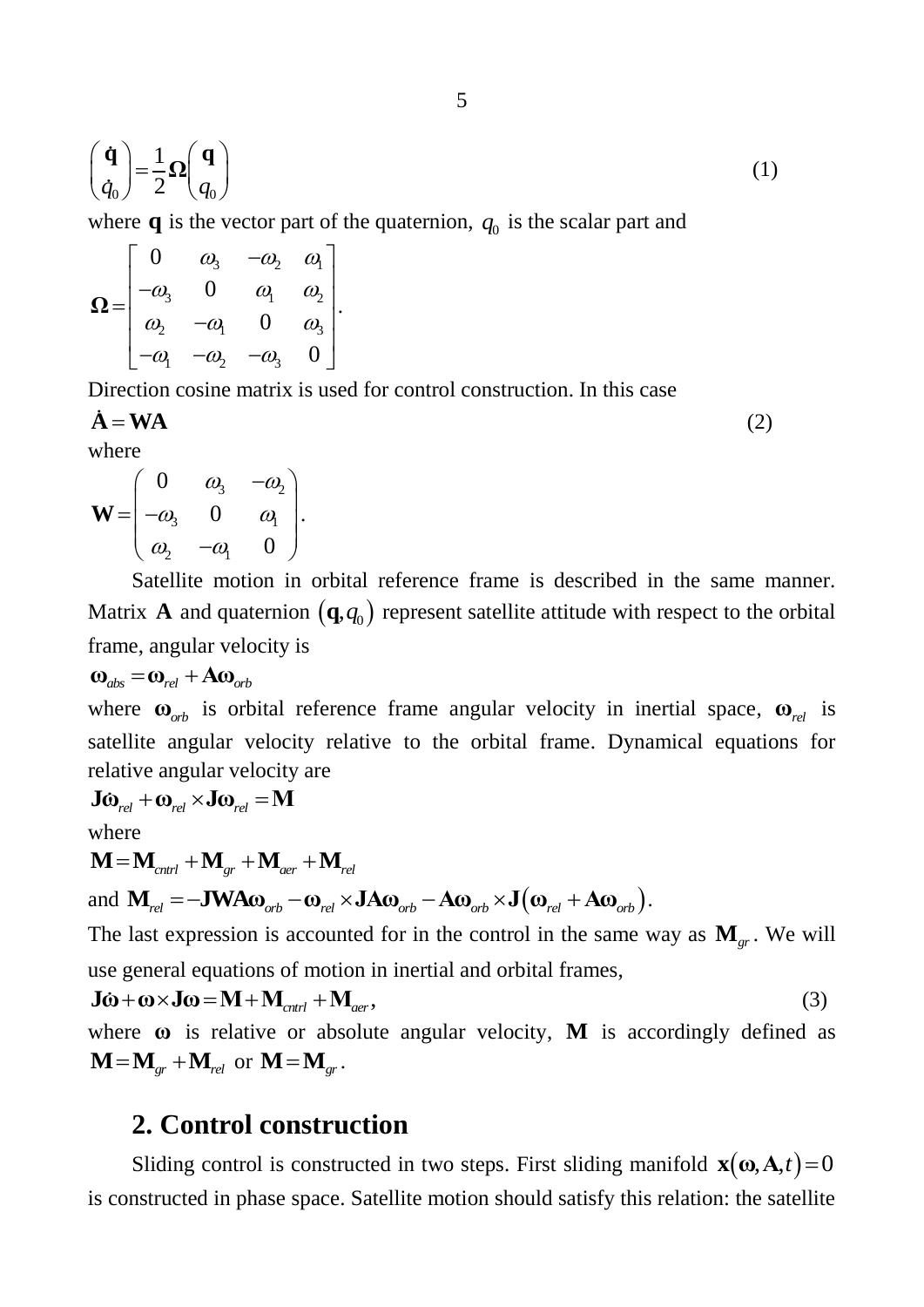moves on the manifold. The manifold is constructed in such a way that necessary attitude is asymptotically stable. Second step is control torque construction. The torque should ensure motion on the sliding manifold. Common sliding manifold for satellite angular motion is

$$
\mathbf{x} = \mathbf{\omega} + \mathbf{\Lambda} \mathbf{S}(\mathbf{A}) = 0
$$

where **Λ** is a positive-defined constant matrix, vector **S** characterizes deviation from necessary attitude. This vector **S** has is the same as the one used in PD-controller [1],

$$
\mathbf{S} = \begin{pmatrix} a_{23} - a_{32} \\ a_{31} - a_{13} \\ a_{12} - a_{21} \end{pmatrix} . \tag{4}
$$

Position  $S=0$  corresponds to diagonal direction cosines matrix. Sliding manifold equation and matrix  $\Lambda$  are independent on time and satellite attitude and velocity. This restriction should be lifted if satellite moves in the geomagnetic field. Since the induction vector rotates sliding manifold should rotate also ensuring the necessary control torque to be perpendicular to the geomagnetic induction vector for each time

and attitude. General sliding manifold equation is  
\n
$$
\mathbf{x} = \lambda(\mathbf{\omega}, \mathbf{S}, t)\mathbf{\omega} + \Lambda(\mathbf{\omega}, \mathbf{S}, t)\mathbf{S} = 0
$$
\n(5)

where  $\Lambda$  is a positive-defined variable matrix and  $\lambda$  is a positive value (it could be a positive-defined matrix also). Satellite motion on the sliding manifold is represented by  $x=0$ . In this case attitude  $\omega=0$ ,  $A=E$  is asymptotically stable (**E** is a unity matrix). This could be proven with the following reasoning. It may be shown that  $S = 4q_0 q$ .

(7)

In this case 
$$
(5)
$$
 will be

$$
\mathbf{x} = \lambda \mathbf{\omega} + 4q_0 \mathbf{\Lambda} \mathbf{q} = 0. \tag{6}
$$

Using (1) we obtain

$$
\dot{\mathbf{q}} = \mathbf{Q}\boldsymbol{\omega}
$$

where

where  
\n
$$
Q = q_0 E + \begin{pmatrix} 0 & -q_3 & q_2 \\ q_3 & 0 & -q_1 \\ -q_2 & q_1 & 0 \end{pmatrix}.
$$

Taking into account (6) equation (7) is rewritten as

$$
\dot{\mathbf{q}} = -4\lambda^{-1} q_0 \mathbf{Q} \mathbf{\Lambda} \mathbf{q}
$$
  
or  

$$
\dot{\mathbf{q}} = -4\lambda^{-1} q_0^2 \mathbf{\Lambda} \mathbf{q} - 4\lambda^{-1} q_0 \mathbf{q} \times \mathbf{\Lambda} \mathbf{q}.
$$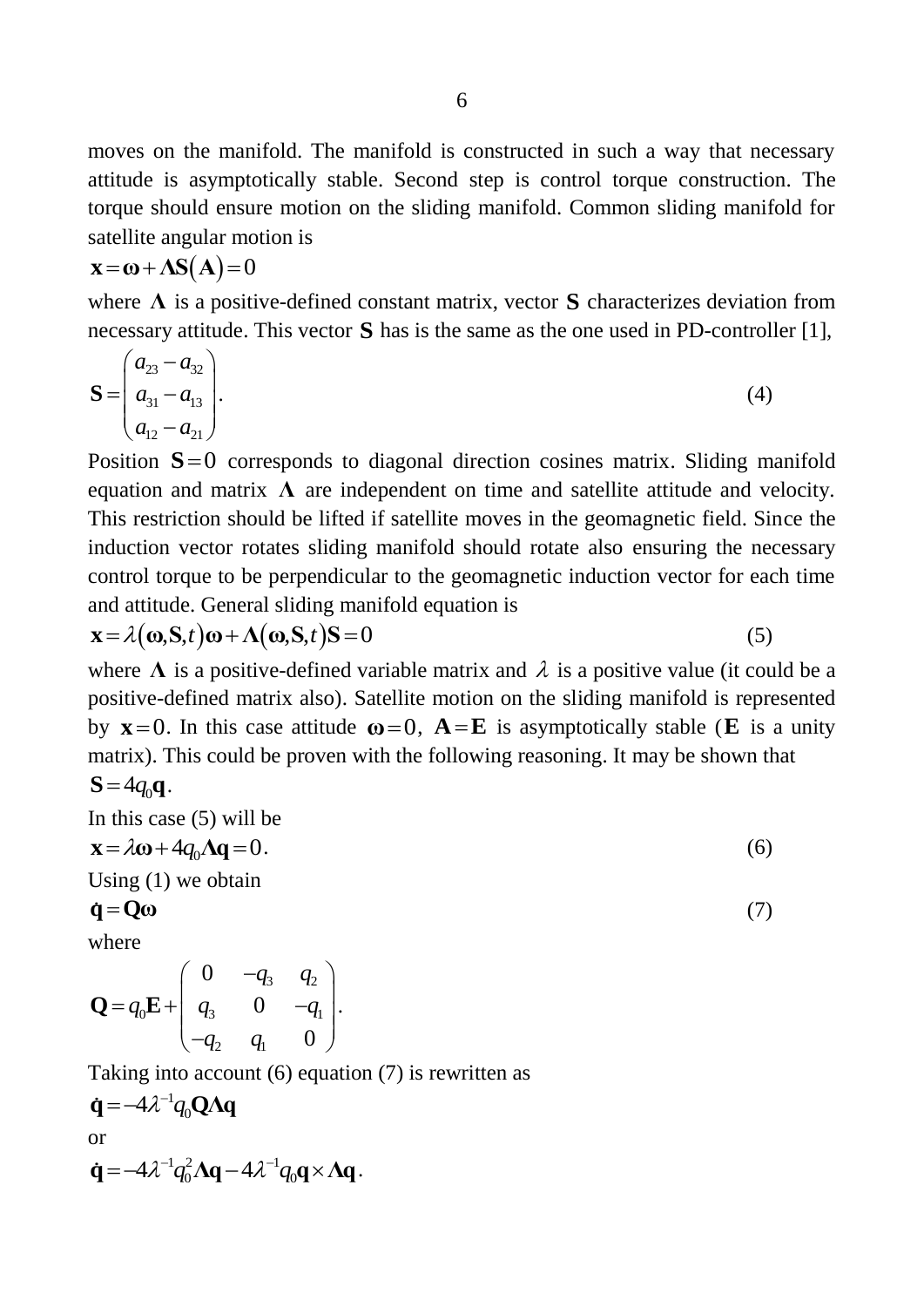Product of this equation by **q** will be

$$
\mathbf{q}^T \dot{\mathbf{q}} = -4q_0^2 \lambda^{-1} \mathbf{q}^T \Lambda \mathbf{q}
$$
  
or  

$$
\frac{1}{2} \frac{d}{dt} (\mathbf{q}^T \mathbf{q}) = -4\lambda^{-1} q_0^2 \mathbf{q}^T \Lambda \mathbf{q} \le 0.
$$

Magnitude of the quaternion vector part decreases while moving along the sliding manifold. This means that motion of the satellite on the sliding manifold leads to the necessary attitude. Control torque construction problem is transformed. Instead of maintaining necessary attitude it should ensure motion on the sliding manifold. Sliding manifold should be chosen in such a way that control torque is perpendicular to the geomagnetic induction vector.

## <span id="page-7-0"></span>**3. Iterative sliding manifold construction**

Control should ensure motion on the sliding manifold according to the equation  $\dot{\mathbf{x}} = -\mathbf{J}^{-1}\mathbf{P}\mathbf{x}$ (8) where **P** a is positive-defined matrix. Inertia tensor is introduced to simplify further reasoning. Taking into account (5) we rewrite (8) as reasoning. Taking into account (5) we rewrite<br> $\lambda \mathbf{J}\omega + \lambda \mathbf{J}\dot{\omega} + \mathbf{J}\dot{\Delta}\mathbf{S} + \mathbf{J}\Delta\dot{\mathbf{S}} = -\lambda \mathbf{P}\omega - \mathbf{P}\Delta\mathbf{S}$ .

Scalar function  $\lambda$  characterizes damping part in control. Matrix λ allows different gains for each bound frame axis. This may be useful for satellite with particular dynamical configuration, for example long cylinder or flat disk. These cases are outside of frame of this paper. Matrix **Λ** characterizes positional control part. Matrix **P** represents the time-response of sliding manifold acquiring. **S** is found using (4) and (2),

and (2),  
\n
$$
\mathbf{S} = \begin{pmatrix}\n-\omega_3 a_{13} + \omega_1 a_{33} - \omega_2 a_{12} + \omega_1 a_{22} \\
\omega_2 a_{11} - \omega_1 a_{21} - \omega_3 a_{23} + \omega_2 a_{33} \\
\omega_3 a_{22} - \omega_2 a_{32} - \omega_1 a_{31} + \omega_3 a_{11}\n\end{pmatrix}.
$$

Taking into account dynamical equations (3) we obtain

$$
\begin{pmatrix}\n\frac{2}{a_3 a_{22} - a_2 a_{32} - a_3 a_{31} + a_3 a_{11}}\n\end{pmatrix}
$$
\nTaking into account dynamical equations (3) we obtain\n
$$
\lambda \mathbf{m} \times \mathbf{B} = -\lambda \mathbf{J} \boldsymbol{\omega} + \lambda (\boldsymbol{\omega} \times \mathbf{J} \boldsymbol{\omega} - \mathbf{M}) - \lambda \mathbf{J} \mathbf{S} - \Lambda (\mathbf{J} \dot{\mathbf{S}} + \mathbf{P} \mathbf{S}) - \lambda \mathbf{P} \boldsymbol{\omega}.
$$
\n(9)

Expression (9) governs magnetorquers dipole moment. Altering values of  $\lambda$  and **Λ** should allow the latter relation for each time and satellite attitude and velocity. Damping coefficient  $\lambda$  will be considered constant and known. The main problem is to find matrix  $\Lambda$  and its derivative. Iterative approach is considered below.

Matrix  $\Lambda$  derivative is written as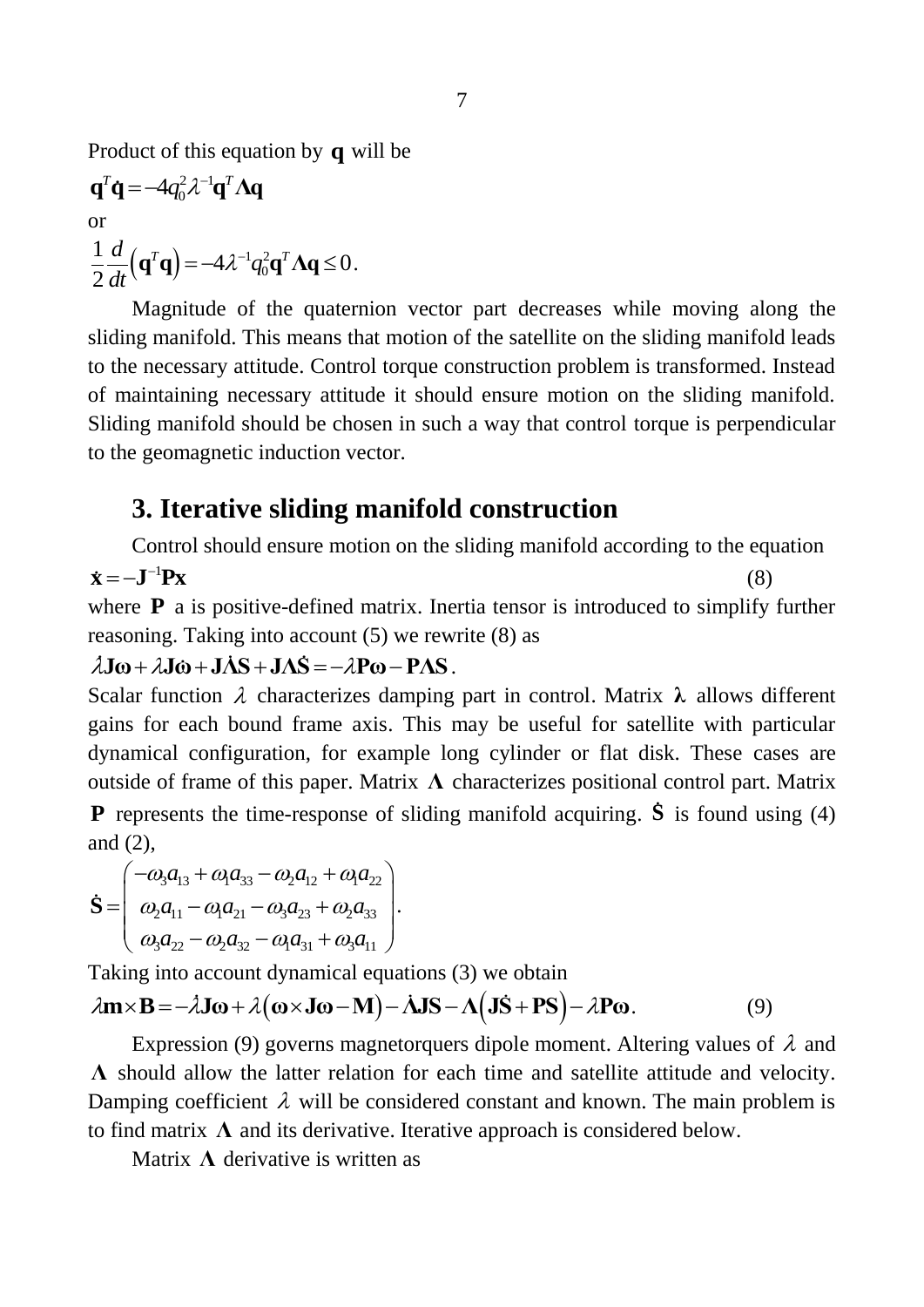$$
\dot{\Lambda} = \frac{\Lambda(k+1) - \Lambda(k)}{\Delta t}
$$

where  $\Delta t$  is control implementation step. Suppose we know satellite attitude, angular velocity and geomagnetic induction vector for  $k+1$  step and previous matrix  $\Lambda(k)$ . Our purpose is to find  $\Lambda(k+1)$ . Substituting approximation into (9) we obtain *velocity and geomagnetic induction vector for*  $k + 1$  step and previous matrix  $\Lambda(i)$ <br>*Our purpose is to find*  $\Lambda(k+1)$ . Substituting approximation into (9) we obtain<br> $\lambda \Delta m \times B = (-\lambda J \omega + \lambda (\omega \times J \omega - M) - \Lambda (J \dot{S} + PS) - \lambda P \omega) \Delta t -$ 

$$
\lambda \Delta m \times B = (-\lambda J \omega + \lambda (\omega \times J \omega - M) - \Lambda (J \dot{S} + PS) - \lambda P \omega) \Delta t - \Lambda (k+1) JS + \Lambda JS. \tag{10}
$$

Introduce notations

Here all indices except in 
$$
\Lambda(k+1)
$$
 are omitted.  
\nIntroduce notations  
\n $\mathbf{a} = (-\lambda \mathbf{J}\boldsymbol{\omega} + \lambda(\boldsymbol{\omega} \times \mathbf{J}\boldsymbol{\omega} - \mathbf{M}) - \Lambda(\mathbf{J}\dot{\mathbf{S}} + \mathbf{PS}) - \lambda \mathbf{P}\boldsymbol{\omega})\Delta t + \Lambda \mathbf{JS},$   
\n $\mathbf{b} = -\mathbf{JS},$   
\n $\mathbf{d} = \lambda \Delta t \mathbf{B}$   
\nand rewrite (10) as  
\n $\mathbf{a} + \Lambda(k+1)\mathbf{b} = \mathbf{m} \times \mathbf{d}.$  (11)

Set new reference frame using basis vectors

$$
\mathbf{e}_1 = \frac{\mathbf{d}}{|\mathbf{d}|}, \ \mathbf{e}_3 = \frac{\mathbf{d} \times \mathbf{b}}{|\mathbf{d} \times \mathbf{b}|}, \ \mathbf{e}_2 = \mathbf{e}_3 \times \mathbf{e}_1.
$$

Transition matrix from bound frame to the new one is  $\mathbf{D} = [\mathbf{e}_1 \ \mathbf{e}_2 \ \mathbf{e}_3]$ . Scalar product of  $(11)$  and **d** is

$$
(\Lambda(k+1)\mathbf{b})\mathbf{d} = -\mathbf{ad}.
$$

Taking into account 
$$
\mathbf{d} = (d_1, 0, 0)^T
$$
 and  $\mathbf{b} = (b_1, b_2, 0)^T$  we get  
\n
$$
\Lambda_{11}(k+1)b_1 + \Lambda_{12}(k+1)b_2 = -a_1.
$$
\n(12)

Matrix  $\Lambda(k+1)$  construction is performed in a few steps. First  $\Lambda_{11}(k+1) > 0$  should be chosen. For example,  $\Lambda_{11}(k+1) = \Lambda_{11}(k)$ . This allows using (12) to find  $\Lambda_{12}(k+1)$  and  $\Lambda_{21}(k+1)$ ,  $\Lambda_{12}(k+1)$  and  $\Lambda_{21}(k+1)$ ,<br>  $\Lambda_{12}(k+1) = \Lambda_{21}(k+1) = (-a_1 - \Lambda_{11}(k+1)b_1)/b_2$ .

$$
\Lambda_{12}(k+1) = \Lambda_{21}(k+1) = (-a_1 - \Lambda_{11}(k+1)b_1)/b_2.
$$
  
\n
$$
\Lambda_{22}(k+1) \text{ should satisfy}
$$
  
\n
$$
\Lambda_{11}(k+1)\Lambda_{22}(k+1) - \Lambda_{12}^2(k+1) > 0.
$$
\n(13)

For example  $\Lambda_{22}(k+1)$  $(k+1)$  $(k+1)$ 2  $\Lambda_{22}(k+1) = \Lambda_0 + \frac{\Lambda_{12}}{\Lambda}$ 11 1 1 1 *k k*  $A_{22}(k+1) = A_0 + \frac{A_{12}^2(k+1)}{A_{11}(k+1)},$  $\frac{\Lambda_{12}^2(k+1)}{\Lambda_{11}(k+1)}$ ,  $\Lambda_0$  is some constant value. It characterizes overall positional control part. However if  $\Lambda_{22}(k)$  satisfies (13) previous step value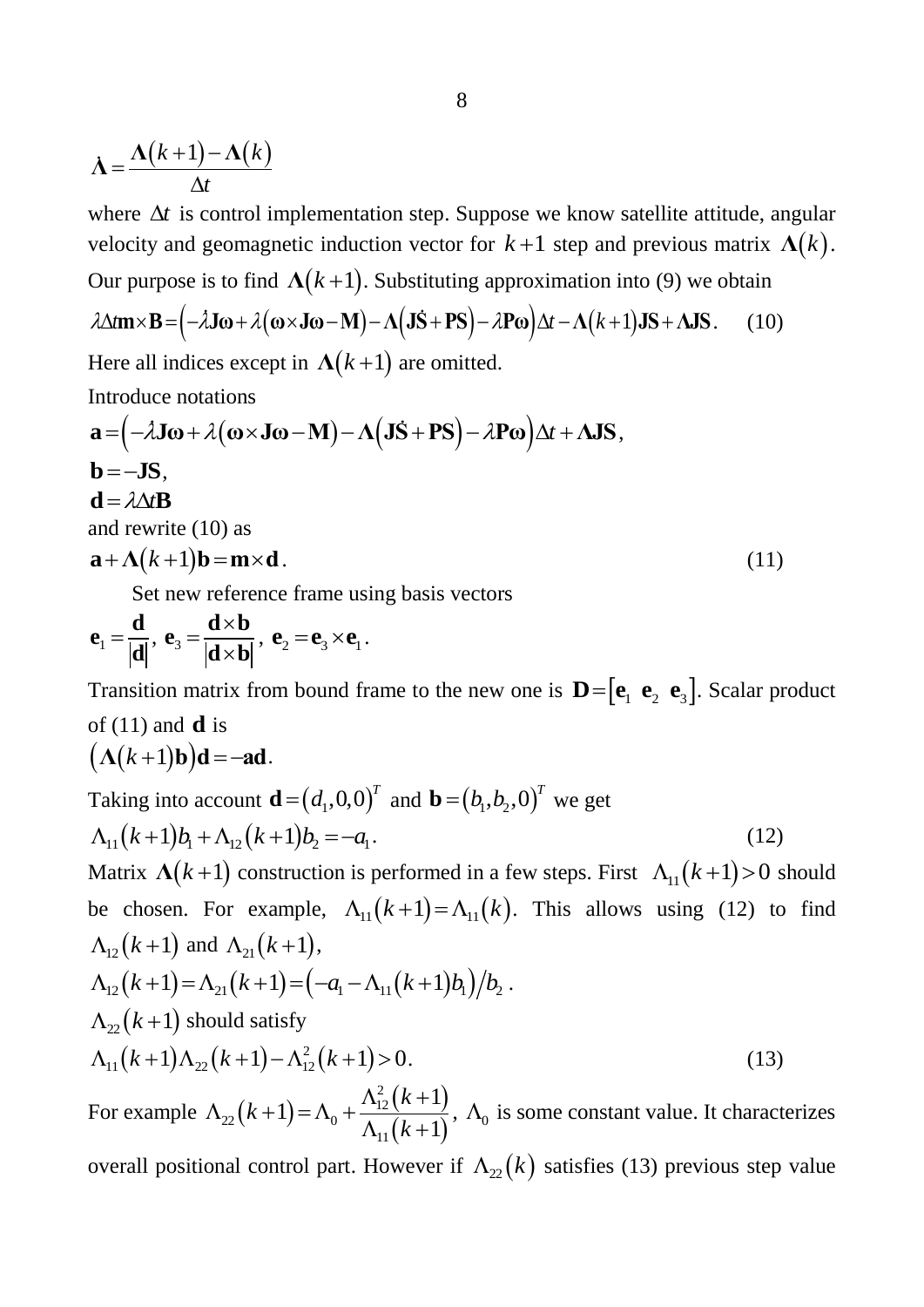may be used. Finally  $\Lambda_{33}(k+1) = \Lambda_{33}(k)$ . Matrix  $\Lambda(k+1)$  is then transformed to the bound frame. Expression (11) is used to find control torque and dipole moment. First bound rathe. Expression (11) is used to find control<br>step values may be set as  $\Lambda(k+1) = \Lambda(k) = \Lambda_0 \mathbf{E}$ .

This reasoning cannot be used in the vicinity of necessary attitude since  $b<sub>1</sub>$  and  $b_2$  are close to zero. To mitigate this problem element  $\Lambda_{12}(k+1)$  is constructed

according to  
\n
$$
\Lambda_{12}(k+1) = -\frac{a_1 + \Lambda_{11}(k+1)b_1}{b_2 + \delta b_2}
$$

where  $\delta b_2$  is small positive constant. This artificial error leads to slight discrepancy between control torque direction and possible plane perpendicular to the geomagnetic induction vector. Control torque is projected on this plane to construct dipole moment.

This section provided iterative approach to sliding manifold construction. The procedure involves simple calculations using end formulae. However this approach results in some errors in comparison with theoretical representation of matrix  $\Lambda(\omega, S, t)$ . This, in turn, leads to errors in satellite stabilization.

#### <span id="page-9-0"></span>**4. Numerical examples**

Control implementation involves choosing coefficient or function  $\lambda$ , approximate positional control contribution  $\Lambda_0$  and matrix **P**. These values depend on expected magnetorquers dipole moment value and relation between damping and positional control parts. Fig. 1 brings numerical simulations result for "Chibis-M". This is a typical microsatellite with a mass of several tens kilo. Its inertia tensor is  $J = diag(1.0255, 1.5393, 1.8172)$ kg·m<sup>2</sup>. Control parameters are  $\Lambda_0 = 10^{-4},$  $\delta b_2 = 0.001$ ,  $\lambda = 0.07$ ,  $P = 10^{-3}$ **E**, maximum dipole moment is 3.2 Am<sup>2</sup>, control step  $\Delta t = 0.1$  s, circular orbit altitude 400 km, inclination 60 degrees, geomagnetic field is modelled by tilted dipole. Gravitational torque is taken into account in control construction, aerodynamic torque is a disturbing one.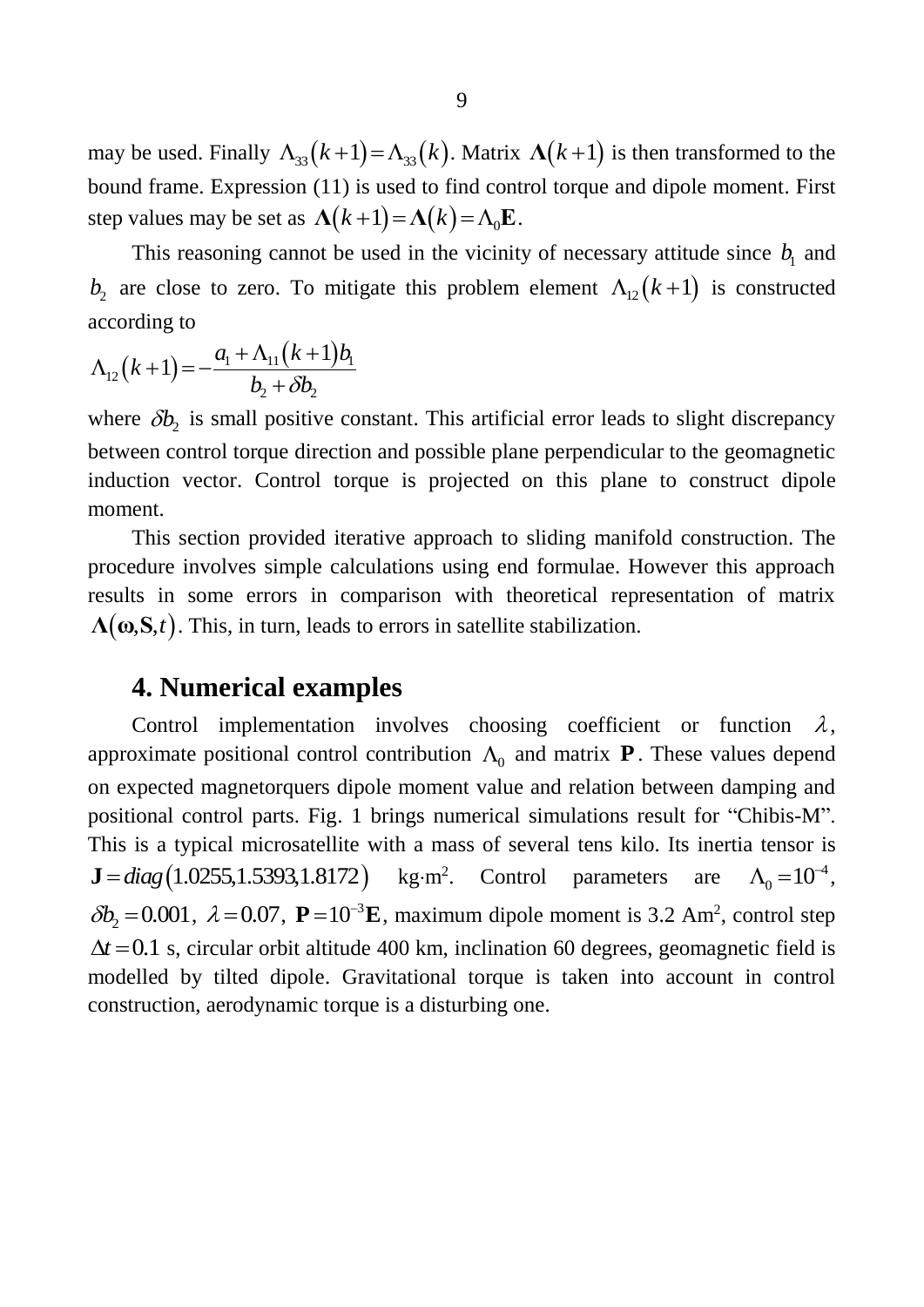

Fig. 1. Microsatellite inertial attitude

Iterative approach to sliding manifold restricts microsatellite attitude accuracy to 15-20 degrees with 0.1 s control step. Nanosatellites can be controlled with greater accuracy. Fig. 2 brings numerical simulation for "TabletSat-Aurora" with inertia tensor  $J = diag(0.52, 0.58, 0.705)$  kg·m<sup>2</sup>. Control parameters are  $P = 5 \cdot 10^{-4}$  E,  $\lambda = 0.15$ , step  $\Delta t = 1$  s. Other parameters are the same. Dipole moment of magnetorquers is bounded by  $1 \text{ Am}^2$ . Accuracy is better than 5 degrees.

Finally CubeSat with inertia tensor  $J = diag(0.09, 0.011, 0.007)$  kg·m<sup>2</sup> and control parameters  $P=10^{-5}E$ ,  $\lambda=0.1$ ,  $\Delta t=1$  s and magnetorquers producing no more than  $0.1 \text{ Am}^2$  is again stabilized with accuracy of few degrees (Fig. 3).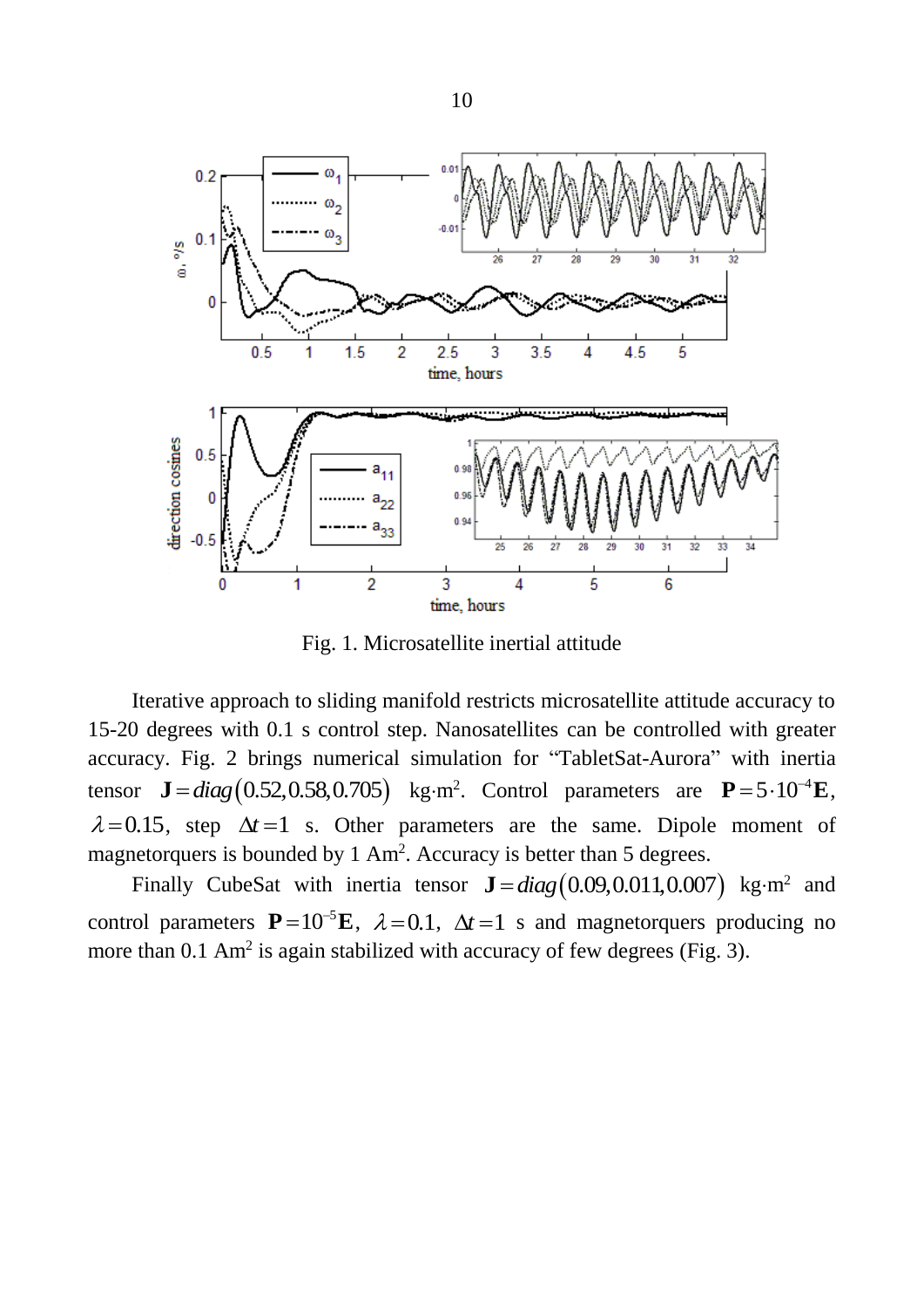

Fig. 2. Nanosatellite inertial attitude



Fig. 3. CubeSat inertial attitude

11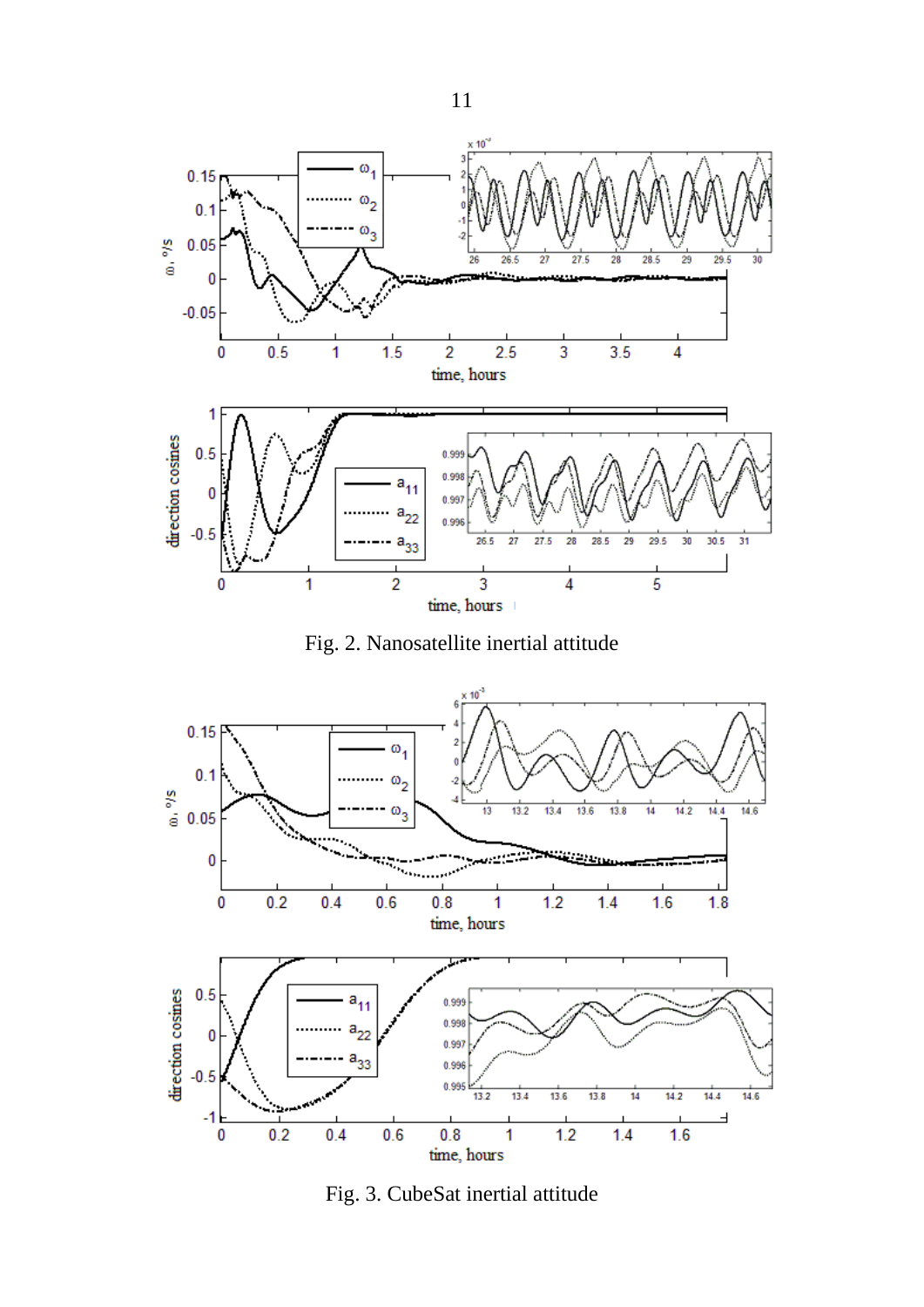

Fig. 4. Brings CubeSat stabilization in orbital reference frame.

Fig. 4. Cubesat orbital attitude

Attitude accuracy is better than one degree. This is due to gravitational torque being close to zero in necessary attitude (this position is not stable in gravitational field however).

#### <span id="page-12-0"></span>**Conclusion**

Sliding control for three-axis magnetic attitude is considered. Control system consists of magnetorquers only. Sliding manifold is constructed with varying parameters. This allows constructing accessible angular motion path leading the satellite to the necessary attitude. Control torque employing this path is perpendicular to geomagnetic induction vector for each time and path point. Iterative approach for varying sliding manifold construction is proposed. CubeSat attitude accuracy is few degrees in inertial space and less than one degree in orbital frame.